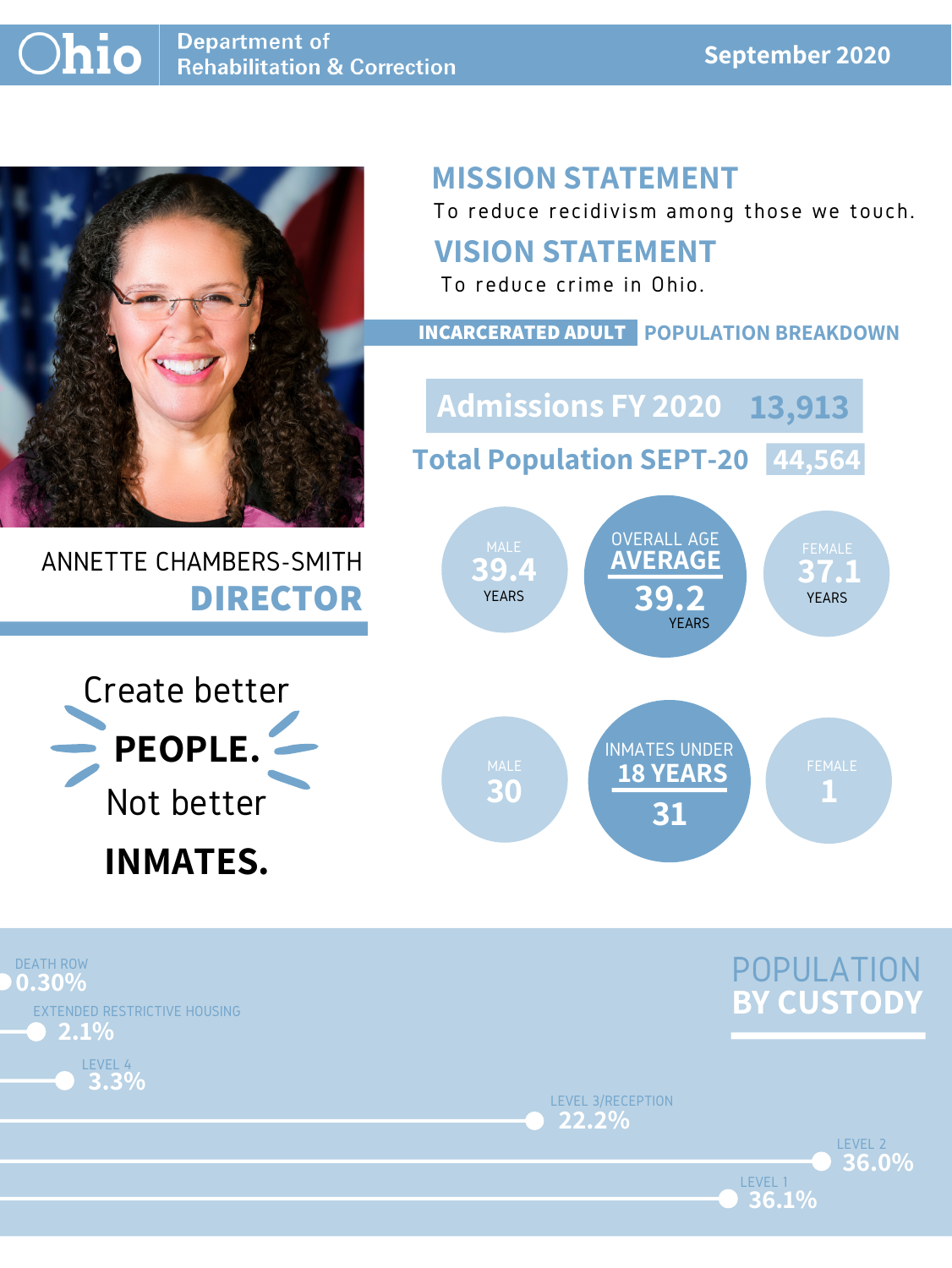#### Other Race 1,542







# INMATE RELEASES

| Total FY 2020                              | 21,747 |
|--------------------------------------------|--------|
| <b>Releases to Supervision</b>             | 16,588 |
| To Parole                                  | 303    |
| To Post Release Control                    | 10,481 |
| To Transitional Control/Treatment Transfer | 3,719  |
| To Judicial Release                        | 2,085  |
| <b>Releases Without Supervision</b>        | 5,136  |
| Miscellaneous Releases                     | 23     |
| *Excludes Deaths                           |        |



Executions Since February 1999 Executions Calendar Year to Date **0 56**

#### **Monthly Community Supervision Count**

| <b>Community Control</b>    | 4,633  |
|-----------------------------|--------|
| <b>Interstate Compact</b>   | 3,794  |
| <b>Intervention in Lieu</b> | 708    |
| <b>Judicial Release</b>     | 741    |
| <b>PRC/Parole</b>           | 21,750 |

## **Staff Profile** Total Staff **12,057**

# Total Corrections Officers (CO) Inmate To Correction Officer Ratio **6,540 6.1:1**

Total Parole Officers (PO)

**519**